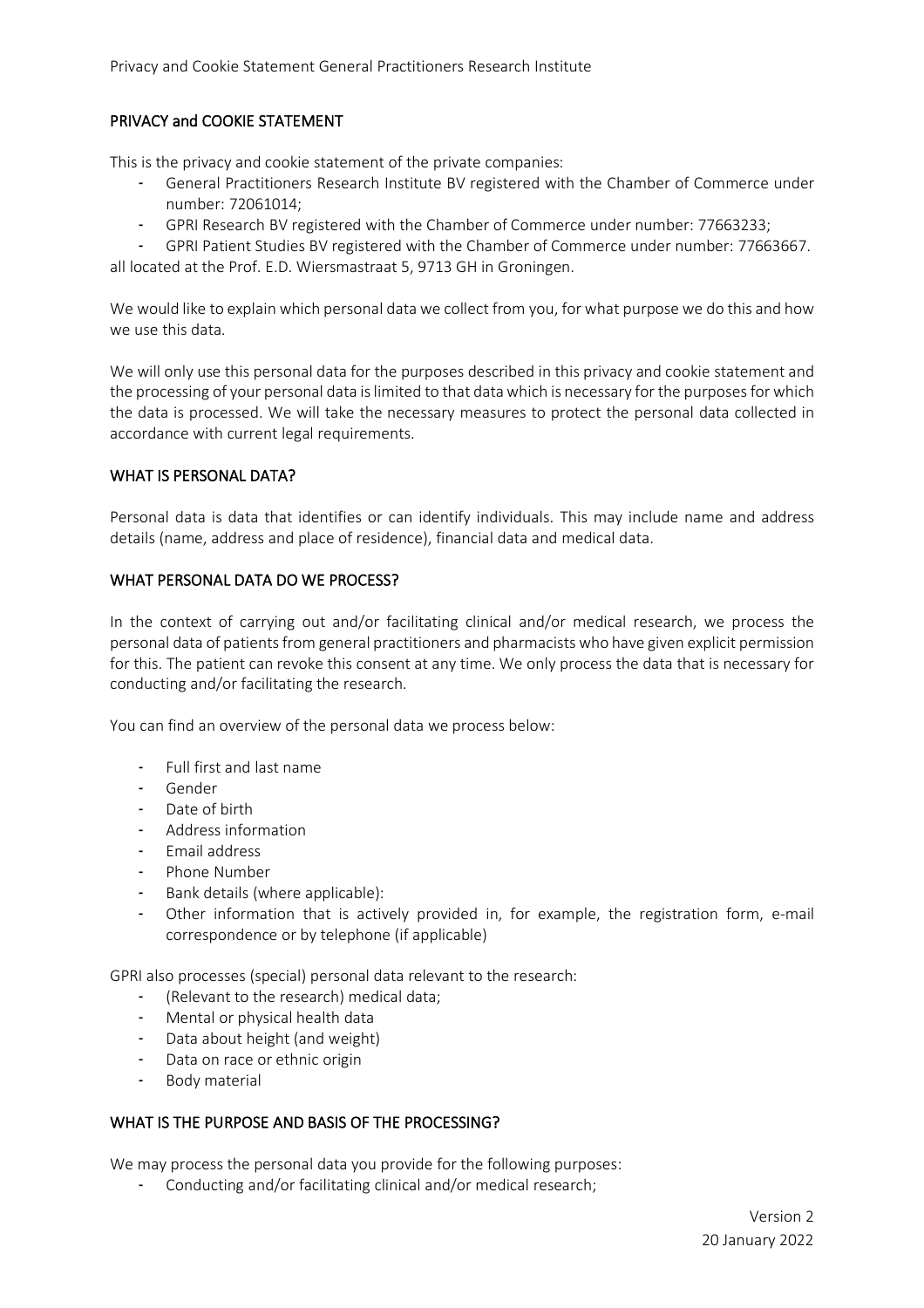Privacy and Cookie Statement General Practitioners Research Institute

- Scheduling appointments and/or examinations;
- Making (digital) contact prior to and/or during and/or after the examination;
- Informing (for example via newsletters) about the progress of the research and any changes to the research;
- Complying with legal obligations, such as the administration, file and retention obligation.

We can process your personal data on the basis of your explicit consent, which you can revoke at any time. We may also process your personal data under certain circumstances on the basis of a necessary processing for scientific research or another legitimate interest.

## WHO IS RESPONSIBLE FOR THE PERSONAL DATA?

General Practitioners Research Institute Prof. E.D. Wiersmastraat 5 9713 GH Groningen Chamber of Commerce number: 72061014

# WHEN WILL YOU SHARE PERSONAL DATA WITH US?

You may receive information documents from your healthcare provider explaining our various clinical and/or medical studies. These information documents also explain which parties are involved in the research, what we will do with your personal data and who we will share it with if you decide to participate in a study. You can ask questions about this aspect.

Only if you decide to participate in the study and sign the consent form will you share your personal data with us. We will only process your personal data after you have actively given us and/or your healthcare provider permission to share your personal data in the context of facilitating and/or conducting the research.

### WHO WILL WE SHARE YOUR PERSONAL DATA WITH?

In principle, we will not pass on your personal data to other parties. If your data is shared with third parties in the context of the conduct of the study, this will be communicated prior to participation in the study. When participating in a study, the study contains specific documentation with whom your personal data will be shared. In the event that your data is shared with a third party, it is because it is necessary for the conduct of the research. We conclude processing agreements with third parties that process your data.

#### WHERE IS YOUR PERSONAL DATA STORED?

When you participate in a study, your data will be stored within secure environments and kept anonymous or pseudonymised where possible. With all of our partners we have contractual or in processor agreements defining how and where we do this, and under what conditions. We use the following systems which all have a security level in accordance with the applicable privacy legislation, such as the GDPR:

- Egnyte
- Smartsheet
- DocuSign
- Tribe (CRM)

### WHAT ARE YOUR PRIVACY RIGHTS?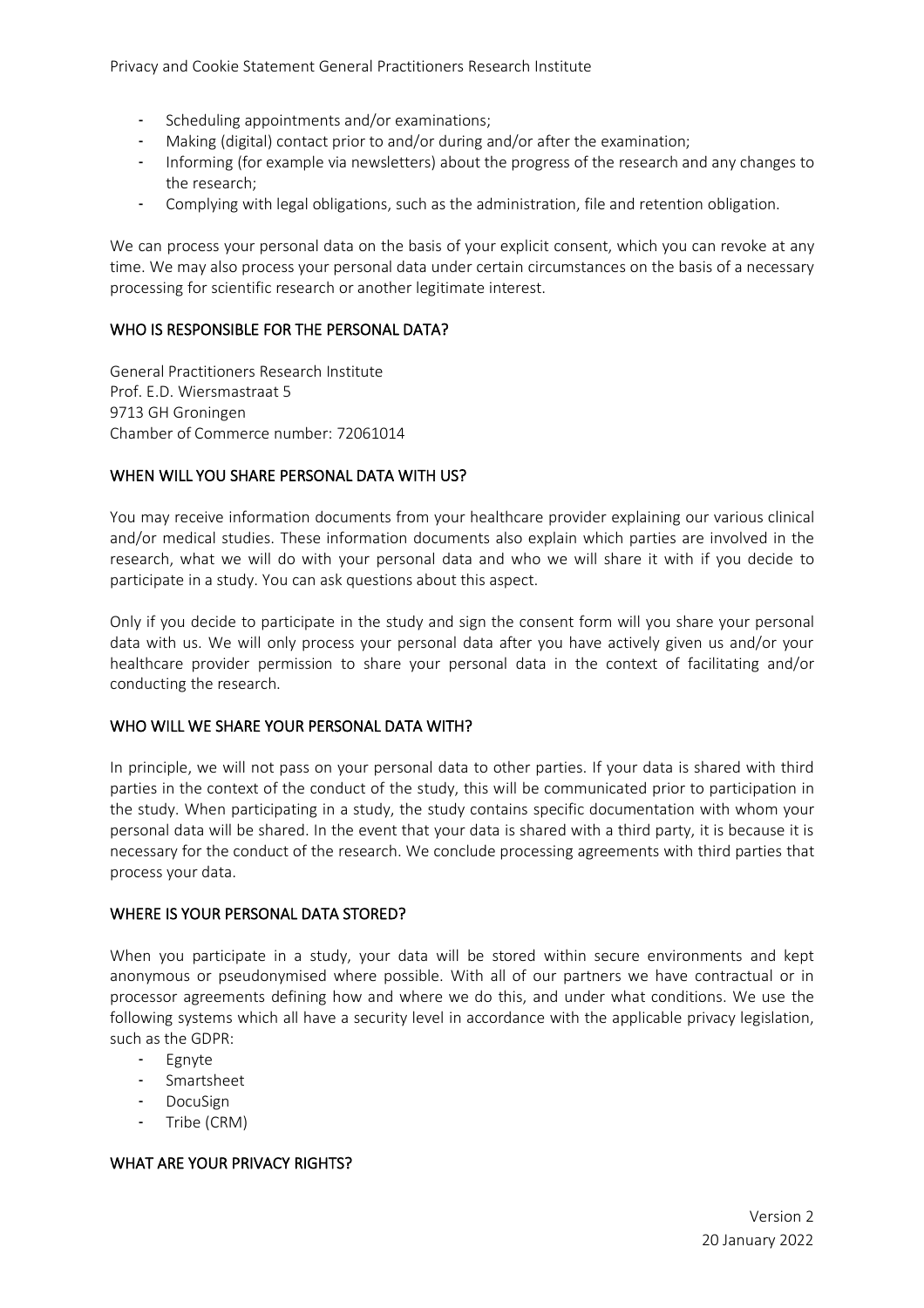If we process your personal data, you have the right to:

- request access to your personal data
- request correction or deletion of your personal data;
- object to the use of your personal data.

You can also make a request to have your personal data transferred. In addition, you sometimes have the right to be 'forgotten', to have your data amended, or to restrict the processing of your personal data.

If you want to know which personal data General Practitioners Research Institute processes about you, you can submit a written request for access. Before we can process your request we will ask you to identify yourself in more detail. We will process your request as soon as possible, but no later than 4 weeks.

If it appears that you wish to exercise other rights, you can submit an additional written request.

You can send your written requests to: General Practitioners Research Institute Attn: Data Protection Officer Prof. E.D. Wiersmastraat 5 9713 GH Groningen

If you are dissatisfied with the way in which we handle your privacy rights, you can contact us via: [fg@gpri.nl](mailto:fg@gpri.nl) 

If you are still not satisfied, you can submit a complaint to the Dutch Data Protection Authority: < <https://autoriteitpersoonsgegevens.nl/nl/zelf-doen/privacyrechten/klacht-subenen-bij-de-ap> >.

# WHAT SECURITY MEASURES ARE BEING PROVIDED?

We take appropriate measures to prevent misuse, loss, unauthorised access, unwanted disclosure and unauthorised modification of personal data. We have taken the following measures, among others, to protect your personal data:

Technical measures:

- Handling username and password policies on all systems;
- Secure access to the database in which the data is kept;
- Backups of personal data to be able to restore them in the event of physical and/or technical incidents;
- Up to date software and security, such as system software and virus scan;
- Using secure communication channels (such as Transport Layer Security (TLS), recognizable by 'https' and a padlock in the address bar);
- Anonymize or pseudonymise personal data where possible;
- 24-7 service to remotely delete personal data in the event of incidents.

Organisational measures

- Limited circle of persons who have access to certain personal data;
- Circle of persons with access to personal data are bound to secrecy;
- Screen lock when leaving the computer;
- No use of USB sticks and DVDs or CDs;
- Destroy old documents properly;
- Clean desk policy